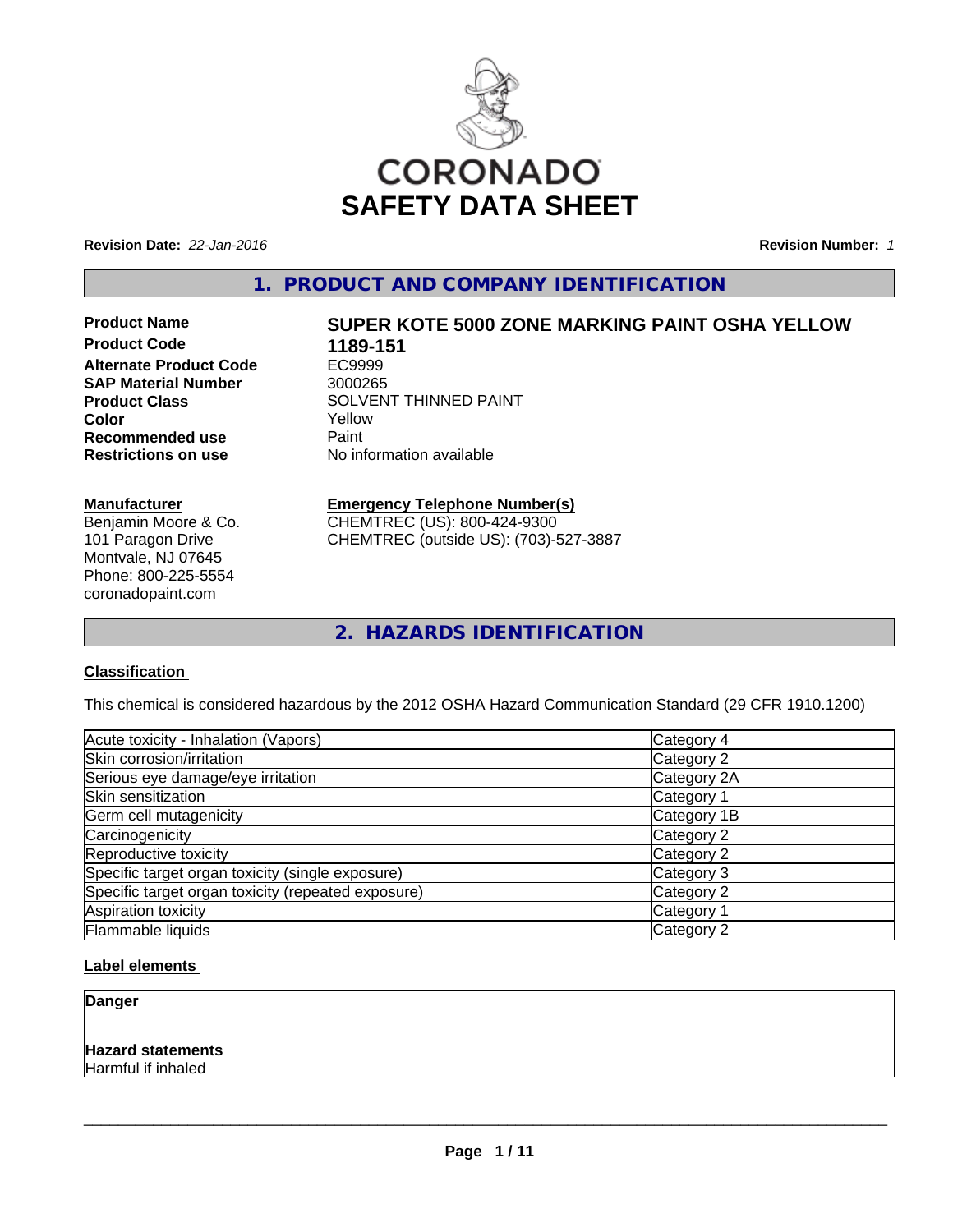#### 1189-151 - **SUPER KOTE 5000 ZONE MARKING PAINT OSHA YELLOW**

Causes skin irritation Causes serious eye irritation May cause an allergic skin reaction May cause genetic defects Suspected of causing cancer Suspected of damaging fertility or the unborn child May cause drowsiness or dizziness May cause damage to organs through prolonged or repeated exposure May be fatal if swallowed and enters airways Highly flammable liquid and vapor



**Appearance** liquid **Odor** solvent

### **Precautionary Statements - Prevention**

Obtain special instructions before use

Do not handle until all safety precautions have been read and understood

Use personal protective equipment as required

Use only outdoors or in a well-ventilated area

Wash face, hands and any exposed skin thoroughly after handling

Contaminated work clothing should not be allowed out of the workplace

Do not breathe dust/fume/mist/vapors/spray

Keep away from heat/sparks/open flames/hot surfaces, no smoking

Keep container tightly closed

Ground/bond container and receiving equipment

Use explosion-proof electrical/ventilating/lighting/equipment

Use only non-sparking tools

Take precautionary measures against static discharge

Keep cool

Wear protective gloves/protective clothing/eye protection/face protection

#### **Precautionary Statements - Response**

If exposed or concerned get medical attention

#### **Eyes**

If in eyes rinse cautiously with water for several minutes. Remove contact lenses, if present and easy to do. Continue rinsing

If eye irritation persists get medical attention

#### **Skin**

If skin irritation or rash occurs get medical attention

If on skin (or hair) take off immediately all contaminated clothing. Rinse skin with water

Wash contaminated clothing before reuse

#### **Inhalation**

If inhaled remove victim to fresh air and keep at rest in a position comfortable for breathing **Ingestion**

If swallowed immediately call a POISON CENTER or physician

Do NOT induce vomiting

#### **Fire**

In case of fire use CO2, dry chemical, or foam for extinction

**Precautionary Statements - Storage**

Store locked up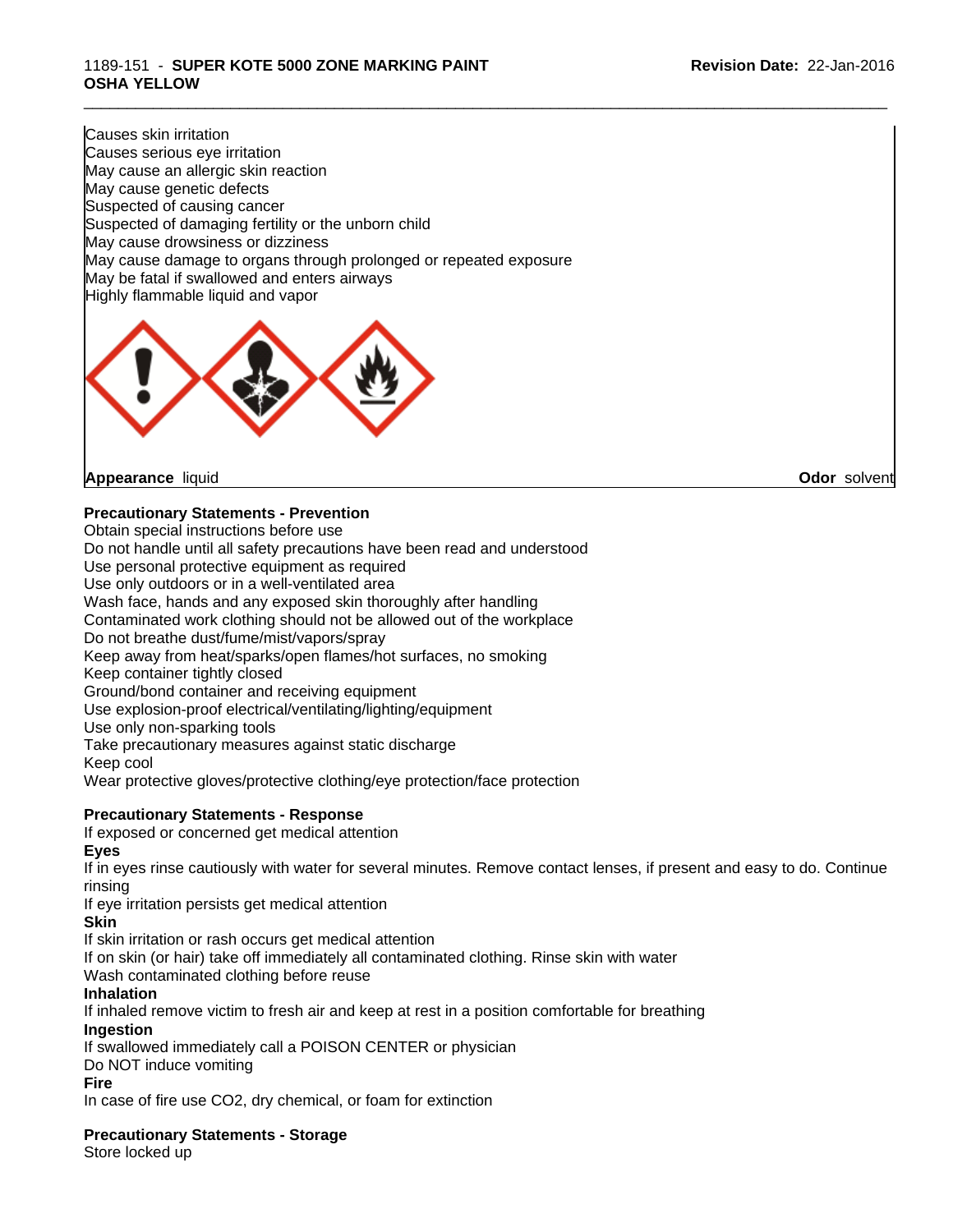Store in a well-ventilated place. Keep container tightly closed

#### **Precautionary Statements - Disposal**

Dispose of contents/container to an approved waste disposal plant

#### **Hazards not otherwise classified (HNOC)**

Rags, steel wool or waste soaked with this product may spontaneously catch fire if improperly discarded

#### **Other information**

2.46185332% of the mixture consists of ingredient(s) of unknown toxicity

# **3. COMPOSITION INFORMATION ON COMPONENTS**

\_\_\_\_\_\_\_\_\_\_\_\_\_\_\_\_\_\_\_\_\_\_\_\_\_\_\_\_\_\_\_\_\_\_\_\_\_\_\_\_\_\_\_\_\_\_\_\_\_\_\_\_\_\_\_\_\_\_\_\_\_\_\_\_\_\_\_\_\_\_\_\_\_\_\_\_\_\_\_\_\_\_\_\_\_\_\_\_\_\_\_\_\_

| <b>Chemical Name</b>  | <b>CAS-No</b> | Weight % (max) |
|-----------------------|---------------|----------------|
| VM&P naphtha          | 64742-89-8    | 25             |
| Petroleum ether       | 8032-32-4     | 20             |
| Limestone             | 1317-65-3     | 5              |
| Titanium dioxide      | 13463-67-7    | 10             |
| Kaolin                | 1332-58-7     | 10             |
| Vinyl toluene         | 25013-15-4    |                |
| Octane                | 111-65-9      |                |
| Heptane               | 142-82-5      |                |
| Methyl ethyl ketoxime | 96-29-7       | 0.5            |

# **4. FIRST AID MEASURES**

#### **First aid measures**

|                                                  | 5. FIRE-FIGHTING MEASURES                                                                                                                                                                                                     |  |
|--------------------------------------------------|-------------------------------------------------------------------------------------------------------------------------------------------------------------------------------------------------------------------------------|--|
| <b>Notes To Physician</b>                        | Treat symptomatically.                                                                                                                                                                                                        |  |
| <b>Most Important</b><br><b>Symptoms/Effects</b> | May cause allergic skin reaction.                                                                                                                                                                                             |  |
| <b>Protection Of First-Aiders</b>                | Use personal protective equipment.                                                                                                                                                                                            |  |
| Ingestion                                        | Clean mouth with water and afterwards drink plenty of water. Do not induce<br>vomiting without medical advice. Never give anything by mouth to an unconscious<br>person. Consult a physician.                                 |  |
| <b>Inhalation</b>                                | Move to fresh air. If symptoms persist, call a physician.<br>If not breathing, give artificial respiration. Call a physician immediately.                                                                                     |  |
| <b>Skin Contact</b>                              | Wash off immediately with soap and plenty of water removing all contaminated<br>clothes and shoes. If skin irritation persists, call a physician. Wash clothing before<br>reuse. Destroy contaminated articles such as shoes. |  |
| <b>Eye Contact</b>                               | Immediately flush with plenty of water. After initial flushing, remove any contact<br>lenses and continue flushing for at least 15 minutes. Keep eye wide open while<br>rinsing. If symptoms persist, call a physician.       |  |
| <b>General Advice</b>                            | If symptoms persist, call a physician. Show this safety data sheet to the doctor in<br>attendance.                                                                                                                            |  |
|                                                  |                                                                                                                                                                                                                               |  |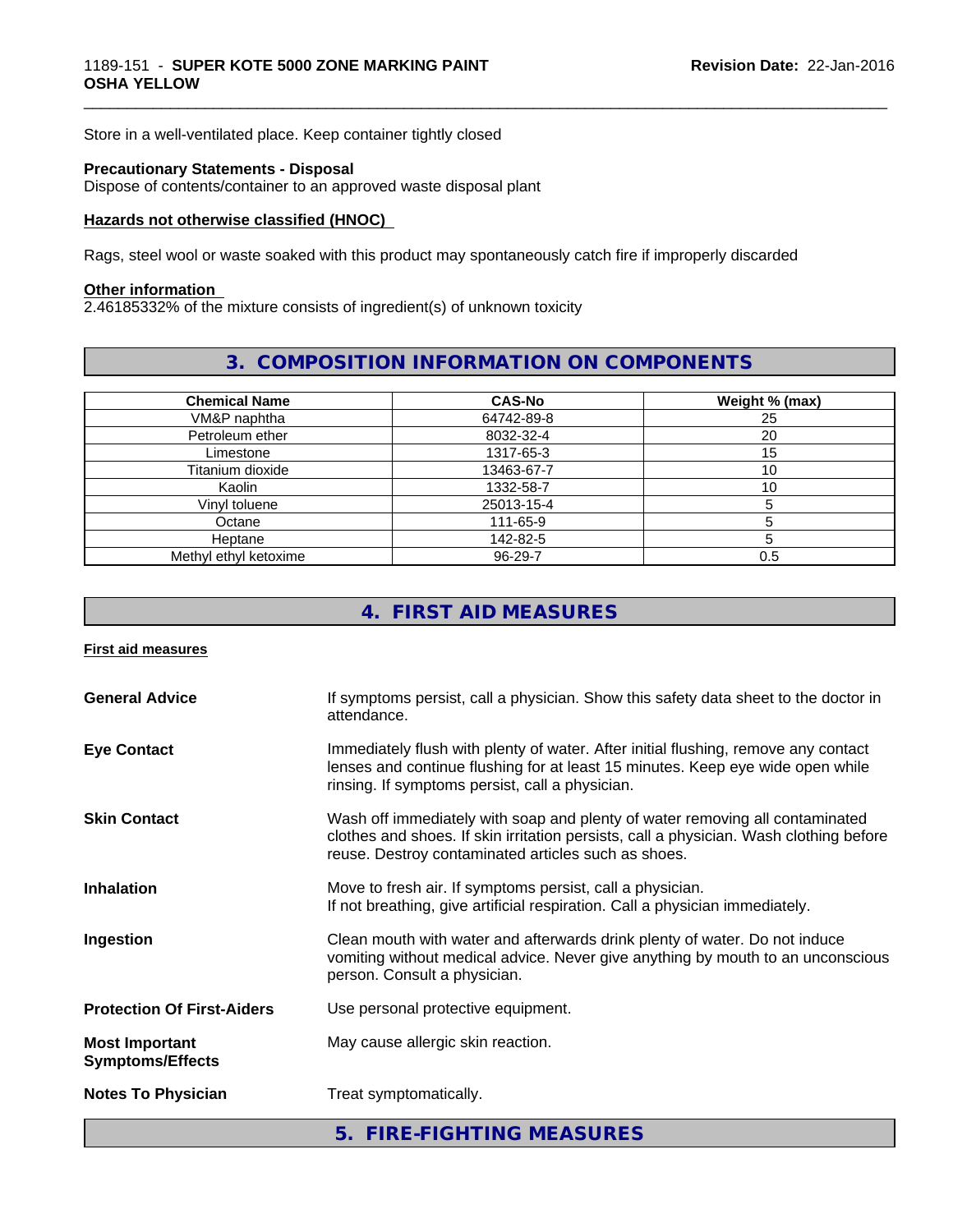| <b>Flammable Properties</b>                                                                  | Vapors may travel considerable distance to a source of<br>ignition and flash back. Vapors may cause flash fire.                                                                                                                                                                                |
|----------------------------------------------------------------------------------------------|------------------------------------------------------------------------------------------------------------------------------------------------------------------------------------------------------------------------------------------------------------------------------------------------|
| <b>Suitable Extinguishing Media</b>                                                          | Foam, dry powder or water. Use extinguishing measures<br>that are appropriate to local circumstances and the<br>surrounding environment.                                                                                                                                                       |
| <b>Protective Equipment And Precautions For</b><br><b>Firefighters</b>                       | As in any fire, wear self-contained breathing apparatus<br>pressure-demand, MSHA/NIOSH (approved or equivalent)<br>and full protective gear.                                                                                                                                                   |
| <b>Hazardous Combustion Products</b>                                                         | Burning may result in carbon dioxide, carbon monoxide<br>and other combustion products of varying composition<br>which may be toxic and/or irritating.                                                                                                                                         |
| <b>Specific Hazards Arising From The Chemical</b>                                            | Flammable. Flash back possible over considerable<br>distance. Keep product and empty container away from<br>heat and sources of ignition. Closed containers may<br>rupture if exposed to fire or extreme heat. Thermal<br>decomposition can lead to release of irritating gases and<br>vapors. |
| <b>Sensitivity To Mechanical Impact</b>                                                      | No                                                                                                                                                                                                                                                                                             |
| <b>Sensitivity To Static Discharge</b>                                                       | Yes                                                                                                                                                                                                                                                                                            |
| <b>Flash Point Data</b><br>Flash Point (°F)<br>Flash Point (°C)<br><b>Flash Point Method</b> | 50<br>10<br><b>PMCC</b>                                                                                                                                                                                                                                                                        |
| <b>Flammability Limits In Air</b>                                                            |                                                                                                                                                                                                                                                                                                |
| <b>Lower Explosion Limit</b><br><b>Upper Explosion Limit</b>                                 | Not available<br>Not available                                                                                                                                                                                                                                                                 |
| Health: 1<br><b>NFPA</b><br><b>Flammability: 3</b>                                           | Instability: 0<br><b>Special: Not Applicable</b>                                                                                                                                                                                                                                               |
| <b>NFPA Legend</b>                                                                           |                                                                                                                                                                                                                                                                                                |

- 0 Not Hazardous
- 1 Slightly
- 2 Moderate
- 3 High

r

4 - Severe

*The ratings assigned are only suggested ratings, the contractor/employer has ultimate responsibilities for NFPA ratings where this system is used.*

*Additional information regarding the NFPA rating system is available from the National Fire Protection Agency (NFPA) at www.nfpa.org.*

|                             | 6. ACCIDENTAL RELEASE MEASURES                                                                                                                                                                                                                                                                            |
|-----------------------------|-----------------------------------------------------------------------------------------------------------------------------------------------------------------------------------------------------------------------------------------------------------------------------------------------------------|
| <b>Personal Precautions</b> | Remove all sources of ignition. Take precautions to prevent flashback. Ground<br>and bond all containers and handling equipment. Take precautionary measures<br>against static discharges. Ensure adequate ventilation. Avoid contact with skin,<br>eyes and clothing. Use personal protective equipment. |
| <b>Other Information</b>    | Prevent further leakage or spillage if safe to do so. Do not allow material to<br>contaminate ground water system. Prevent product from entering drains. Do not                                                                                                                                           |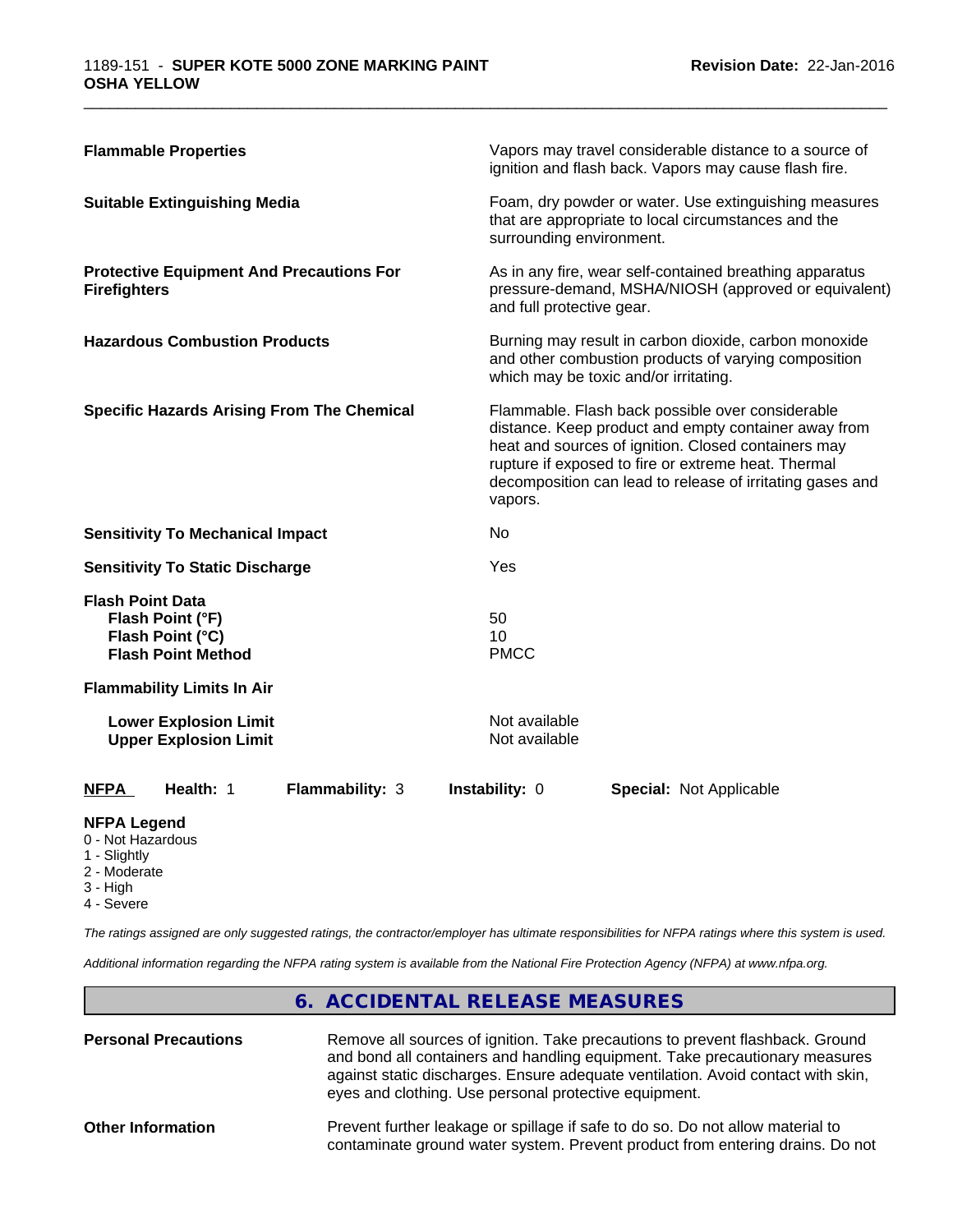|                                  | flush into surface water or sanitary sewer system. Local authorities should be<br>advised if significant spillages cannot be contained.                                                                                                                                                                                                                                                                                                        |
|----------------------------------|------------------------------------------------------------------------------------------------------------------------------------------------------------------------------------------------------------------------------------------------------------------------------------------------------------------------------------------------------------------------------------------------------------------------------------------------|
| <b>Environmental Precautions</b> | See Section 12 for additional Ecological Information.                                                                                                                                                                                                                                                                                                                                                                                          |
| <b>Methods For Clean-Up</b>      | Dam up. Soak up with inert absorbent material. Use a non-sparking or explosion<br>proof means to transfer material to a sealed, appropriate container for disposal.<br>Clean contaminated surface thoroughly.                                                                                                                                                                                                                                  |
|                                  | 7. HANDLING AND STORAGE                                                                                                                                                                                                                                                                                                                                                                                                                        |
| <b>Handling</b>                  | Avoid contact with skin, eyes and clothing. Wear personal protective equipment.<br>Do not breathe vapors or spray mist. Use only in ventilated areas. Prevent vapor<br>build-up by providing adequate ventilation during and after use.                                                                                                                                                                                                        |
|                                  | Take precautionary measures against static discharges. To avoid ignition of<br>vapors by static electricity discharge, all metal parts of the equipment must be<br>grounded. Keep away from heat, sparks and flame. Do not smoke. Extinguish all<br>flames and pilot lights, and turn off stoves, heaters, electric motors and other<br>sources of ignition during use and until all vapors are gone. Ignition and/or flash<br>back may occur. |
| <b>Storage</b>                   | Keep containers tightly closed in a dry, cool and well-ventilated place. Keep away<br>from heat. Keep away from open flames, hot surfaces and sources of ignition.<br>Keep in properly labeled containers. Keep out of the reach of children.                                                                                                                                                                                                  |
|                                  | <b>DANGER</b> - Rags, steel wool or waste soaked with this product may spontaneously<br>catch fire if improperly discarded. Immediately after use, place rags, steel wool or<br>waste in a sealed water-filled metal container.                                                                                                                                                                                                                |
| <b>Incompatible Materials</b>    | Incompatible with strong acids and bases and strong oxidizing agents.                                                                                                                                                                                                                                                                                                                                                                          |
|                                  | Technical measures/Precautions Ensure adequate ventilation. Use only where airflow will keep vapors from building<br>up in or near the work area in adjoining rooms. Comply with all national, state, and<br>local codes pertaining to the storage, handling, dispensing and disposal of<br>flammable liquids.                                                                                                                                 |
|                                  | Dissipate static electricity during transfer by grounding and bonding containers<br>and equipment before transferring material. All equipment should be non-sparking<br>and explosion proof. Use explosion proof electrical equipment for ventilation,<br>lighting and material handling.                                                                                                                                                      |

# **8. EXPOSURE CONTROLS / PERSONAL PROTECTION**

# **Exposure Limits**

| <b>Chemical Name</b> | <b>ACGIH</b>              | <b>OSHA</b>                      |
|----------------------|---------------------------|----------------------------------|
| Limestone            | N/E                       | 15 mg/m <sup>3</sup> - TWA total |
|                      |                           | $5 \text{ mg/m}^3$ - TWA         |
| Titanium dioxide     | 10 mg/m $3$ - TWA         | 15 mg/m $3$ - TWA                |
| Kaolin               | 2 mg/m <sup>3</sup> - TWA | 15 mg/m <sup>3</sup> - TWA total |
|                      |                           | $5 \text{ mg/m}^3$ - TWA         |
| Vinyl toluene        | 50 ppm - TWA              | 100 ppm - TWA                    |
|                      | 100 ppm - STEL            | 480 mg/m $3$ - TWA               |
| Octane               | 300 ppm - TWA             | 500 ppm - TWA                    |
|                      |                           | 2350 mg/m <sup>3</sup> - TWA     |
| Heptane              | $400$ ppm $-$ TWA         | 2000 mg/m <sup>3</sup> - TWA     |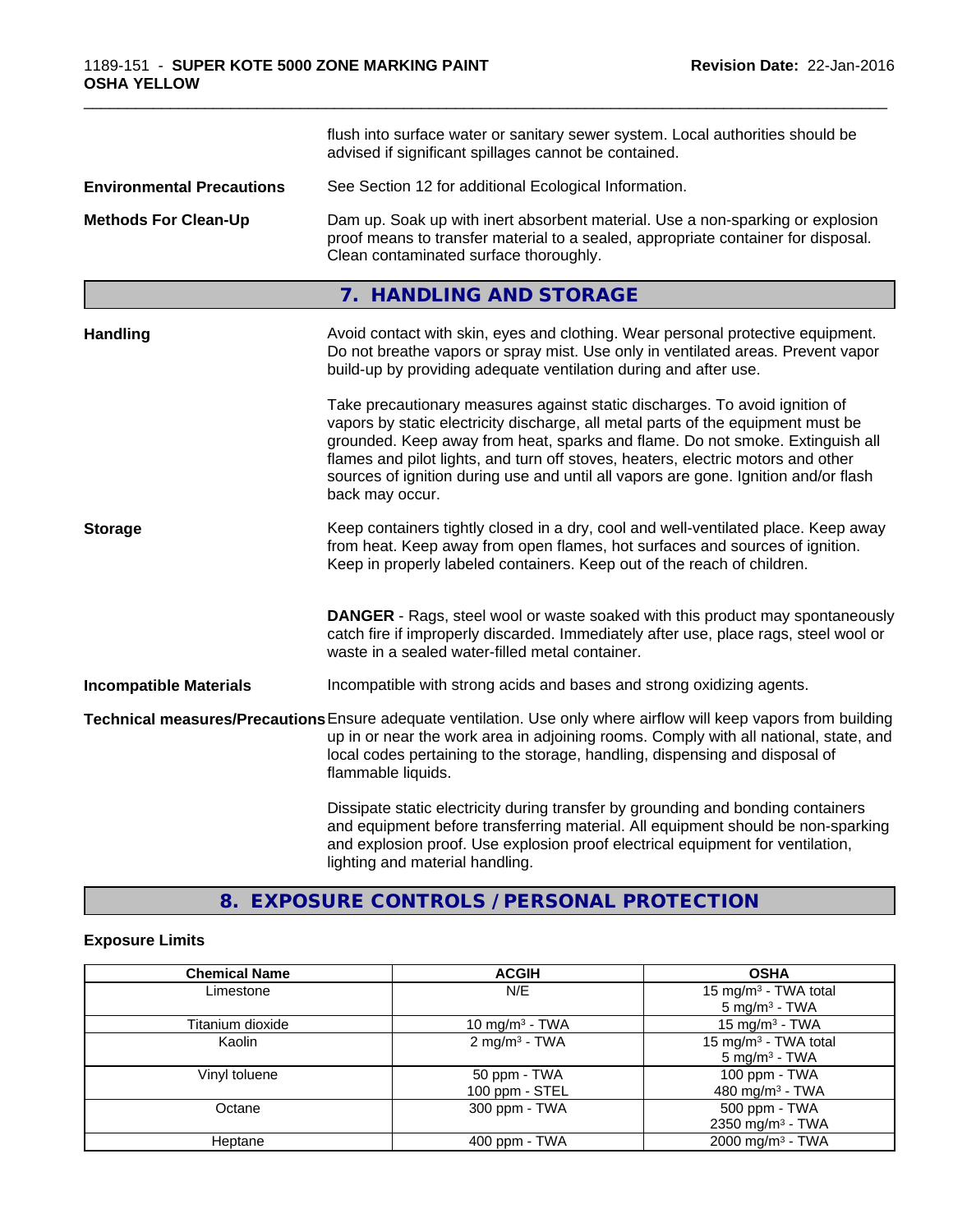### 1189-151 - **SUPER KOTE 5000 ZONE MARKING PAINT OSHA YELLOW**

|                                                                                                                               | 500 ppm - STEL                                                                                                                                                                                                                                                                                                                                                                                                                                        | 500 ppm - TWA |
|-------------------------------------------------------------------------------------------------------------------------------|-------------------------------------------------------------------------------------------------------------------------------------------------------------------------------------------------------------------------------------------------------------------------------------------------------------------------------------------------------------------------------------------------------------------------------------------------------|---------------|
| Legend<br>OSHA - Occupational Safety & Health Administration Exposure Limits<br>N/E - Not Established                         | ACGIH - American Conference of Governmental Industrial Hygienists Exposure Limits                                                                                                                                                                                                                                                                                                                                                                     |               |
| <b>Appropriate engineering</b><br>controls                                                                                    |                                                                                                                                                                                                                                                                                                                                                                                                                                                       |               |
| <b>Engineering Measures</b>                                                                                                   | Ensure adequate ventilation, especially in confined areas.                                                                                                                                                                                                                                                                                                                                                                                            |               |
| <b>Personal Protective Equipment</b><br><b>Eye/Face Protection</b><br><b>Skin Protection</b><br><b>Respiratory Protection</b> | Safety glasses with side-shields.<br>Long sleeved clothing. Protective gloves.<br>Use only with adequate ventilation. In operations where exposure limits are<br>exceeded, use a NIOSH approved respirator that has been selected by a<br>technically qualified person for the specific work conditions. When spraying the<br>product or applying in confined areas, wear a NIOSH approved respirator<br>specified for paint spray or organic vapors. |               |
| <b>Hygiene Measures</b>                                                                                                       | Avoid contact with skin, eyes and clothing. Remove and wash contaminated                                                                                                                                                                                                                                                                                                                                                                              |               |

\_\_\_\_\_\_\_\_\_\_\_\_\_\_\_\_\_\_\_\_\_\_\_\_\_\_\_\_\_\_\_\_\_\_\_\_\_\_\_\_\_\_\_\_\_\_\_\_\_\_\_\_\_\_\_\_\_\_\_\_\_\_\_\_\_\_\_\_\_\_\_\_\_\_\_\_\_\_\_\_\_\_\_\_\_\_\_\_\_\_\_\_\_

# **9. PHYSICAL AND CHEMICAL PROPERTIES**

clothing before re-use. Wash thoroughly after handling.

| Appearance                                     | liquid                   |
|------------------------------------------------|--------------------------|
| Odor                                           | solvent                  |
| <b>Odor Threshold</b>                          | No information available |
| Density (Ibs/gal)                              | $8.85 - 8.95$            |
| <b>Specific Gravity</b>                        | $1.06 - 1.07$            |
| рH                                             | No information available |
| <b>Viscosity (cps)</b>                         | No information available |
| <b>Solubility</b>                              | No information available |
| <b>Water Solubility</b>                        | No information available |
| <b>Evaporation Rate</b>                        | No information available |
| <b>Vapor Pressure</b>                          | No information available |
| <b>Vapor Density</b>                           | No information available |
| Wt. % Solids                                   | $55 - 65$                |
| Vol. % Solids                                  | $35 - 45$                |
| Wt. % Volatiles                                | $35 - 45$                |
| Vol. % Volatiles                               | $55 - 65$                |
| <b>VOC Regulatory Limit (g/L)</b>              | < 450                    |
| <b>Boiling Point (°F)</b>                      | 244                      |
| <b>Boiling Point (°C)</b>                      | 118                      |
| <b>Freezing Point (°F)</b>                     | No information available |
| <b>Freezing Point (°C)</b>                     | No information available |
| Flash Point (°F)                               | 50                       |
| Flash Point (°C)                               | 10                       |
| <b>Flash Point Method</b>                      | <b>PMCC</b>              |
| <b>Flammability (solid, gas)</b>               | Not applicable           |
| <b>Upper Explosion Limit</b>                   | No information available |
| <b>Lower Explosion Limit</b>                   | No information available |
| <b>Autoignition Temperature (°F)</b>           | No information available |
| <b>Autoignition Temperature (°C)</b>           | No information available |
| Decomposition Temperature (°F)                 | No information available |
| Decomposition Temperature (°C)                 | No information available |
| <b>Partition Coefficient (n-octanol/water)</b> | No information available |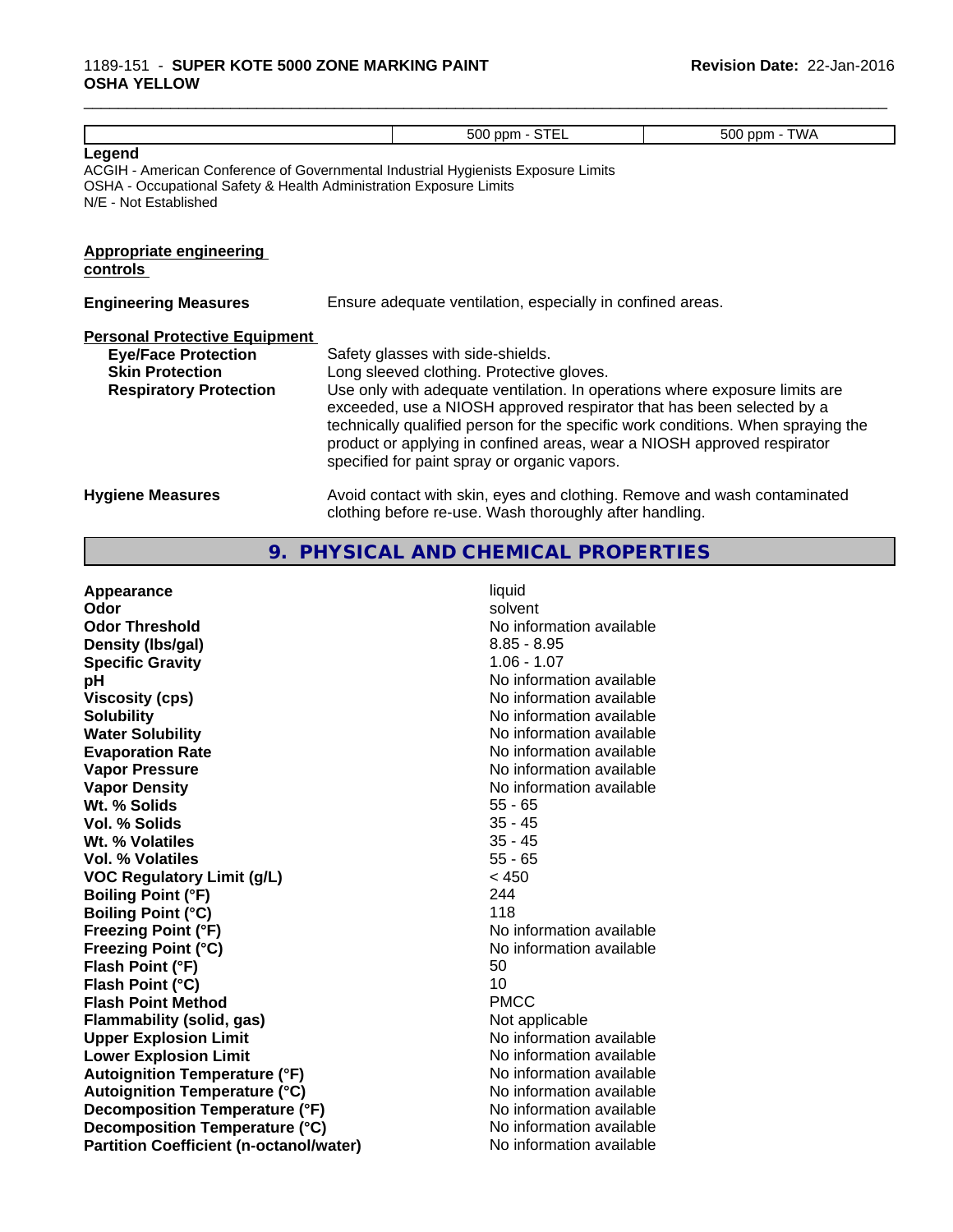|                                           | 10. STABILITY AND REACTIVITY                                                                                              |
|-------------------------------------------|---------------------------------------------------------------------------------------------------------------------------|
| <b>Reactivity</b>                         | No data available                                                                                                         |
| <b>Chemical Stability</b>                 | Stable under normal conditions. Hazardous polymerisation<br>does not occur.                                               |
| <b>Conditions To Avoid</b>                | Keep away from open flames, hot surfaces, static<br>electricity and sources of ignition. Sparks. Elevated<br>temperature. |
| <b>Incompatible Materials</b>             | Incompatible with strong acids and bases and strong<br>oxidizing agents.                                                  |
| <b>Hazardous Decomposition Products</b>   | Thermal decomposition can lead to release of irritating<br>gases and vapors.                                              |
| <b>Possibility Of Hazardous Reactions</b> | None under normal conditions of use.                                                                                      |
| 11.                                       | <b>TOXICOLOGICAL INFORMATION</b>                                                                                          |
| <b>Product Information</b>                |                                                                                                                           |

#### **Information on likely routes of exposure**

**Principal Routes of Exposure** Eye contact, skin contact and inhalation.

**Acute Toxicity** 

**Product Information** Repeated or prolonged exposure to organic solvents may lead to permanent brain and nervous system damage. Intentional misuse by deliberately concentrating and inhaling vapors may be harmful or fatal.

#### **Information on toxicological effects**

| <b>Symptoms</b>                 | No information available                                                                                                                                                                                                                                      |
|---------------------------------|---------------------------------------------------------------------------------------------------------------------------------------------------------------------------------------------------------------------------------------------------------------|
|                                 | Delayed and immediate effects as well as chronic effects from short and long-term exposure                                                                                                                                                                    |
| Eye contact                     | Contact with eyes may cause irritation.                                                                                                                                                                                                                       |
| <b>Skin contact</b>             | May cause skin irritation and/or dermatitis. Prolonged skin contact may defat the<br>skin and produce dermatitis.                                                                                                                                             |
| Ingestion                       | Harmful if swallowed. Ingestion may cause irritation to mucous membranes. Small<br>amounts of this product aspirated into the respiratory system during ingestion or<br>vomiting may cause mild to severe pulmonary injury, possibly progressing to<br>death. |
| <b>Inhalation</b>               | Harmful by inhalation. High vapor / aerosol concentrations are irritating to the<br>eyes, nose, throat and lungs and may cause headaches, dizziness, drowsiness,<br>unconsciousness, and other central nervous system effects.                                |
| Sensitization:                  | May cause an allergic skin reaction                                                                                                                                                                                                                           |
| <b>Neurological Effects</b>     | No information available.                                                                                                                                                                                                                                     |
| <b>Mutagenic Effects</b>        | No information available.                                                                                                                                                                                                                                     |
| <b>Reproductive Effects</b>     | Possible risk of impaired fertility. Possible risk of harm to the unborn child.                                                                                                                                                                               |
| <b>Developmental Effects</b>    | No information available.                                                                                                                                                                                                                                     |
| <b>Target Organ Effects</b>     | No information available.                                                                                                                                                                                                                                     |
| <b>STOT - repeated exposure</b> | Causes damage to organs through prolonged or repeated exposure if inhaled.                                                                                                                                                                                    |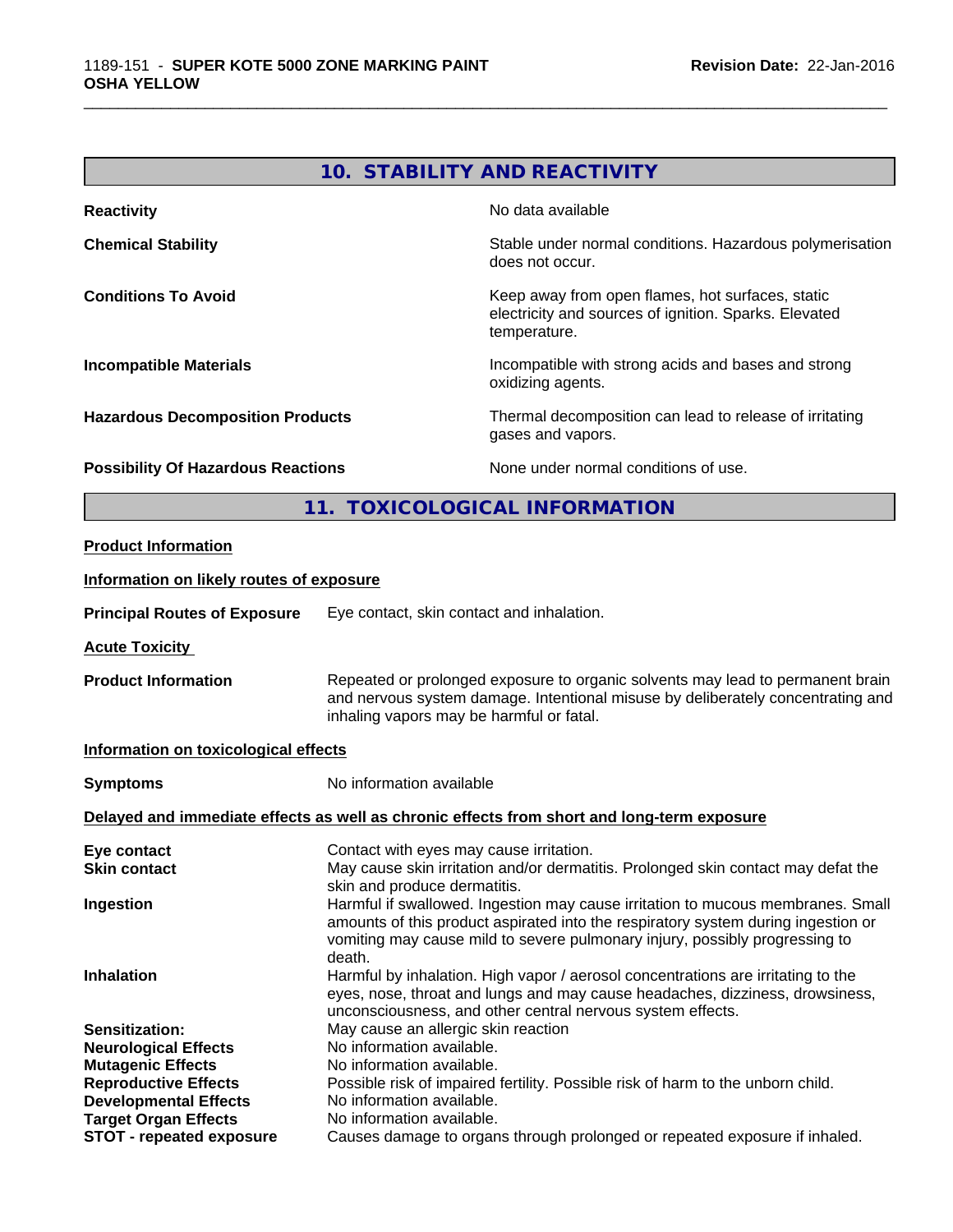| May cause disorder and damage to the. Central nervous system (CNS).<br>May cause disorder and damage to the. Respiratory system. Central nervous<br><b>STOT - single exposure</b><br>system (CNS).<br>No information available.<br>May be harmful if swallowed and enters airways. Small amounts of this product<br>aspirated into the respiratory system during ingestion or vomiting may cause mild<br>to severe pulmonary injury, possibly progressing to death.<br>2.46185332% of the mixture consists of ingredient(s) of unknown toxicity<br>125869 mg/kg<br>12908 mg/kg<br>8717 mg/L<br>14 $mg/L$     |
|--------------------------------------------------------------------------------------------------------------------------------------------------------------------------------------------------------------------------------------------------------------------------------------------------------------------------------------------------------------------------------------------------------------------------------------------------------------------------------------------------------------------------------------------------------------------------------------------------------------|
| Other adverse effects<br><b>Aspiration Hazard</b><br><b>Numerical measures of toxicity</b><br><b>Unknown Acute Toxicty</b><br>The following values are calculated based on chapter 3.1 of the GHS document<br><b>ATEmix (oral)</b><br><b>ATEmix (dermal)</b><br><b>ATEmix (inhalation-dust/mist)</b><br><b>ATEmix (inhalation-vapor)</b><br><b>Acute Toxicity</b><br><b>Component</b>                                                                                                                                                                                                                        |
|                                                                                                                                                                                                                                                                                                                                                                                                                                                                                                                                                                                                              |
|                                                                                                                                                                                                                                                                                                                                                                                                                                                                                                                                                                                                              |
|                                                                                                                                                                                                                                                                                                                                                                                                                                                                                                                                                                                                              |
|                                                                                                                                                                                                                                                                                                                                                                                                                                                                                                                                                                                                              |
|                                                                                                                                                                                                                                                                                                                                                                                                                                                                                                                                                                                                              |
|                                                                                                                                                                                                                                                                                                                                                                                                                                                                                                                                                                                                              |
|                                                                                                                                                                                                                                                                                                                                                                                                                                                                                                                                                                                                              |
| Petroleum ether<br>LC50 Inhalation (Vapor): 3400 ppm (Rat, 4 hr.)<br>Limestone<br>LD50 Oral: 6,450 mg/kg (Rat) vendor data<br>Titanium dioxide<br>LD50 Oral: > 10000 mg/kg (Rat)<br>LD50 Dermal: $> 10000$ mg/m <sup>3</sup> (Rabbit)<br>LC50 Inhalation (Dust): $> 6.82$ mg/L (Rat, 4 hr.)<br>Kaolin<br>LD50 Oral: > 5000 mg/kg (Rat)<br>Vinyl toluene<br>LD50 Oral: 2255 mg/kg (Rat)<br>Heptane<br>LC50 Inhalation (Vapor): 103000 mg/m <sup>3</sup> (Rat, 4 hr.)<br>Methyl ethyl ketoxime<br>LD50 Oral: 930 mg/kg (Rat)<br>LD50 Dermal: 200 µL/kg (Rabbit)<br>LC50 Inhalation (Vapor): $> 4.8$ mg/L (Rat) |
| Carcinogenicity<br>The information below indicates whether each agency has listed any ingredient as a carcinogen:.                                                                                                                                                                                                                                                                                                                                                                                                                                                                                           |

| <b>Chemical Name</b>            | <b>IARC</b>                  | <b>NTP</b> | <b>OSHA Carcinogen</b> |  |
|---------------------------------|------------------------------|------------|------------------------|--|
|                                 | $2B \cdot$<br>Possible Human |            | Listed                 |  |
| .<br>dioxide<br><b>Titanium</b> | Carcinogen<br>. .            |            |                        |  |

• Although IARC has classified titanium dioxide as possibly carcinogenic to humans (2B), their summary concludes: "No significant exposure to titanium dioxide is thought to occur during the use of products in which titanium dioxide is bound to other materials, such as paint."

#### **Legend**

IARC - International Agency for Research on Cancer NTP - National Toxicity Program

OSHA - Occupational Safety & Health Administration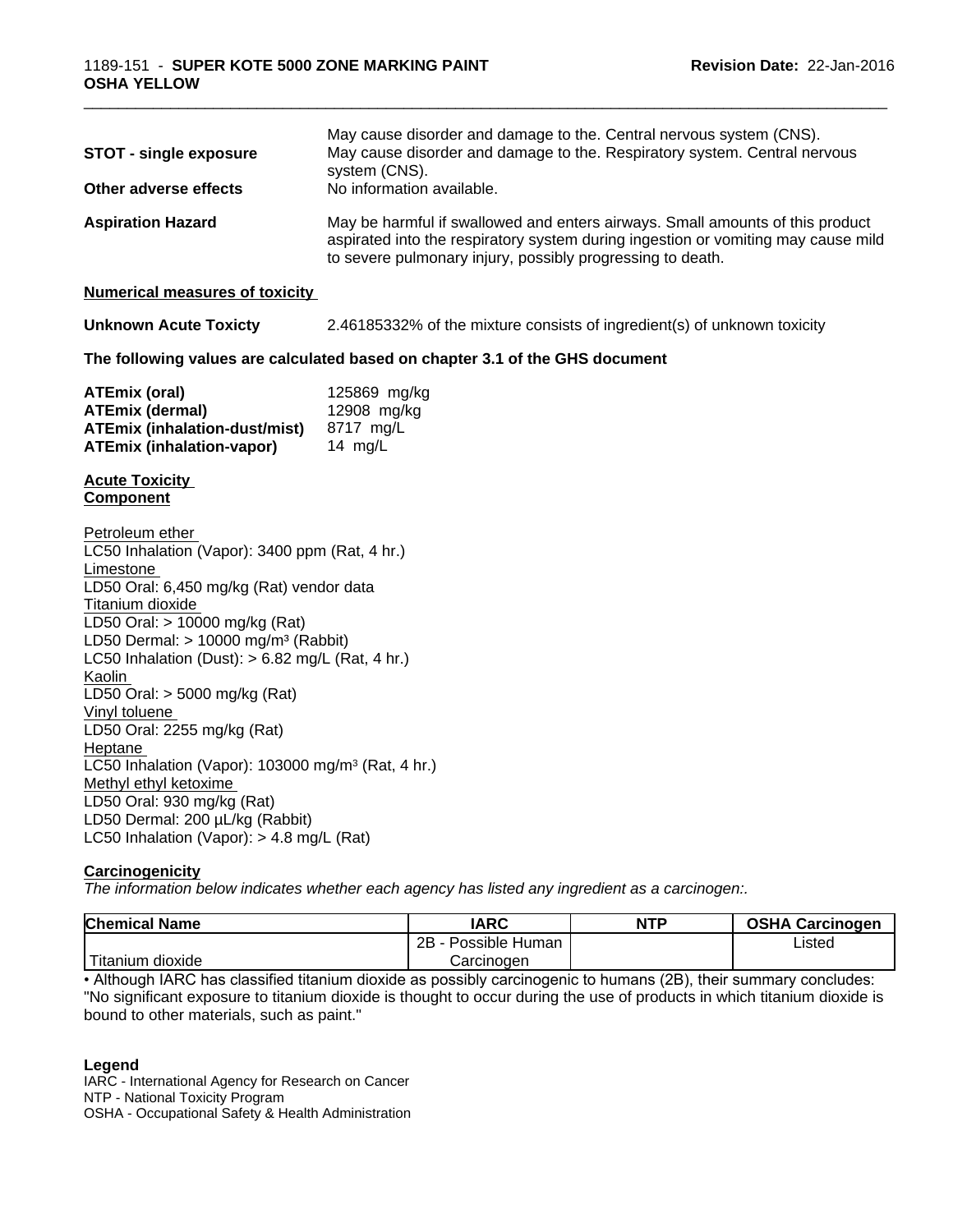# **12. ECOLOGICAL INFORMATION**

\_\_\_\_\_\_\_\_\_\_\_\_\_\_\_\_\_\_\_\_\_\_\_\_\_\_\_\_\_\_\_\_\_\_\_\_\_\_\_\_\_\_\_\_\_\_\_\_\_\_\_\_\_\_\_\_\_\_\_\_\_\_\_\_\_\_\_\_\_\_\_\_\_\_\_\_\_\_\_\_\_\_\_\_\_\_\_\_\_\_\_\_\_

#### **Ecotoxicity Effects**

The environmental impact of this product has not been fully investigated.

#### **Product Information**

#### **Acute Toxicity to Fish**

No information available

#### **Acute Toxicity to Aquatic Invertebrates**

No information available

#### **Acute Toxicity to Aquatic Plants**

No information available

#### **Persistence / Degradability**

No information available.

#### **Bioaccumulation / Accumulation**

No information available.

#### **Mobility in Environmental Media**

No information available.

#### **Ozone**

Not Applicable

#### **Component**

#### **Acute Toxicity to Fish**

Titanium dioxide  $LC50:$  > 1000 mg/L (Fathead Minnow - 96 hr.) Methyl ethyl ketoxime LC50: 48 mg/L (Bluegill sunfish - 96 hr.)

#### **Acute Toxicity to Aquatic Invertebrates**

#### Methyl ethyl ketoxime EC50: 750 mg/L (Daphnia magna - 48 hr.)

#### **Acute Toxicity to Aquatic Plants**

No information available

|                                | 13. DISPOSAL CONSIDERATIONS                                                                                                                                                                                                           |
|--------------------------------|---------------------------------------------------------------------------------------------------------------------------------------------------------------------------------------------------------------------------------------|
| <b>Waste Disposal Method</b>   | Dispose of in accordance with federal, state, provincial, and local regulations.<br>Local requirements may vary, consult your sanitation department or<br>state-designated environmental protection agency for more disposal options. |
| <b>Empty Container Warning</b> | Emptied containers may retain product residue. Follow label warnings even after<br>container is emptied. Residual vapors may explode on ignition.                                                                                     |

# **14. TRANSPORT INFORMATION**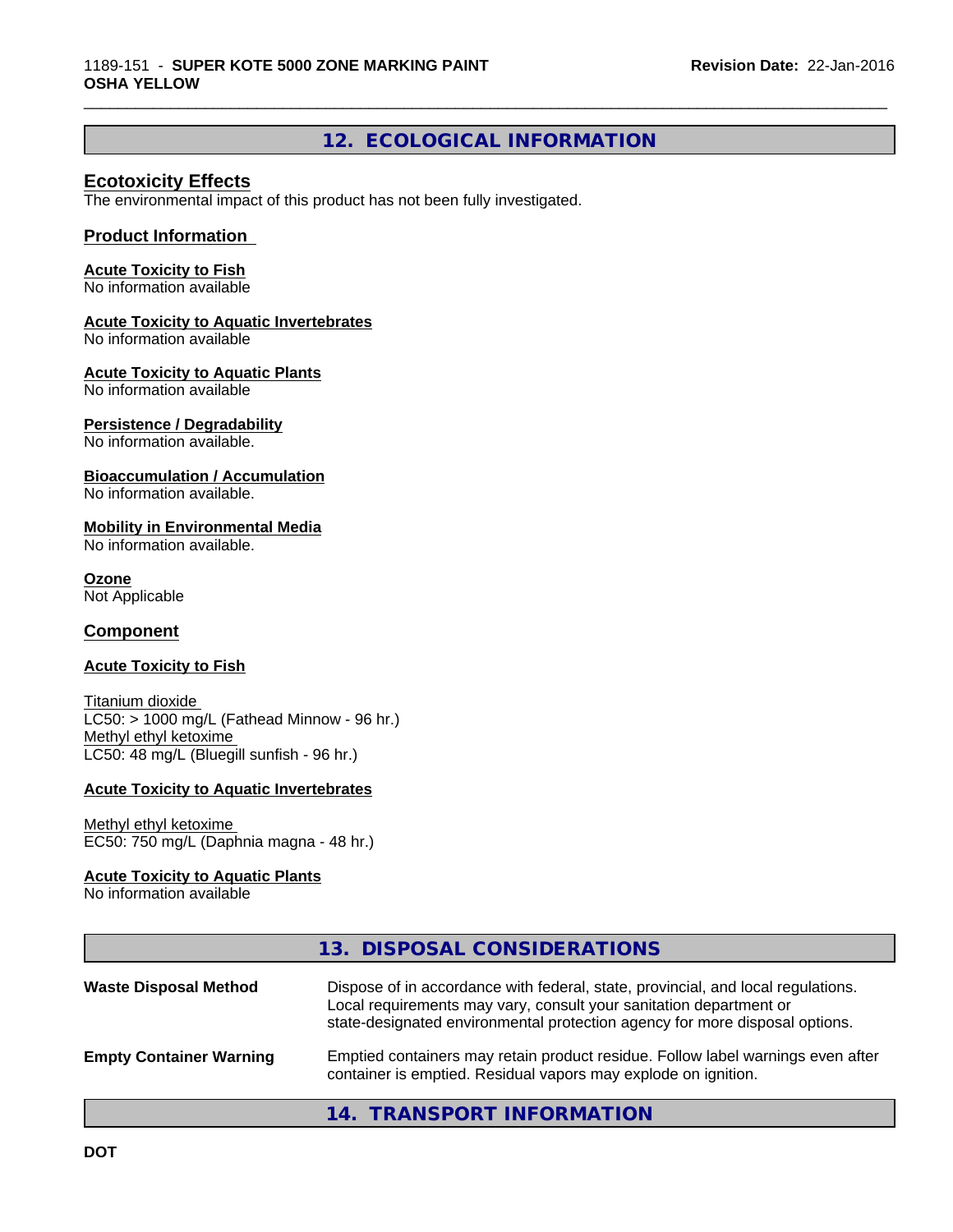| <b>Proper Shipping Name</b><br><b>Hazard Class</b><br>UN-No<br><b>Packing Group</b><br><b>Reportable Quantity (RQ)</b><br><b>Description</b> | Paint<br>3<br>UN1263<br>Ш<br>Benzene: RQ kg= 4.54<br>UN1263, Paint, , 3, II, RQ |
|----------------------------------------------------------------------------------------------------------------------------------------------|---------------------------------------------------------------------------------|
| ICAO / IATA                                                                                                                                  | Contact the preparer for further information.                                   |
| IMDG / IMO                                                                                                                                   | Contact the preparer for further information.                                   |

# **15. REGULATORY INFORMATION**

\_\_\_\_\_\_\_\_\_\_\_\_\_\_\_\_\_\_\_\_\_\_\_\_\_\_\_\_\_\_\_\_\_\_\_\_\_\_\_\_\_\_\_\_\_\_\_\_\_\_\_\_\_\_\_\_\_\_\_\_\_\_\_\_\_\_\_\_\_\_\_\_\_\_\_\_\_\_\_\_\_\_\_\_\_\_\_\_\_\_\_\_\_

### **International Inventories**

| <b>DSL: Canada</b>         | Yes - All components are listed or exempt. |
|----------------------------|--------------------------------------------|
| <b>TSCA: United States</b> | Yes - All components are listed or exempt. |

### **Federal Regulations**

#### **SARA 311/312 hazardous categorization**

| Acute Health Hazard               | Yes |  |
|-----------------------------------|-----|--|
| Chronic Health Hazard             | Yes |  |
| Fire Hazard                       | Yes |  |
| Sudden Release of Pressure Hazard | Nο  |  |
| Reactive Hazard                   | Nο  |  |

#### **SARA 313**

Section 313 of Title III of the Superfund Amendments and Reauthorization Act of 1986 (SARA). This product contains a chemical or chemicals which are subject to the reporting requirements of the Act and Title 40 of the Code of Federal Regulations, Part 372:

*None*

#### **Clean Air Act,Section 112 Hazardous Air Pollutants (HAPs) (see 40 CFR 61)**

This product contains the following HAPs:

*None*

### **State Regulations**

#### **California Proposition 65**

This product may contain small amounts of materials known to the state of California to cause cancer or reproductive *harm.*

#### **State Right-to-Know**

| <b>Chemical Name</b> | <b>Massachusetts</b> | <b>New Jersey</b> | Pennsylvania |
|----------------------|----------------------|-------------------|--------------|
| Petroleum ether      |                      |                   |              |
| Limestone            |                      |                   |              |
| Titanium dioxide     |                      |                   |              |
| Kaolin               |                      |                   |              |
| Vinyl toluene        |                      |                   |              |
| Octane               |                      |                   |              |
| Heptane              |                      |                   |              |